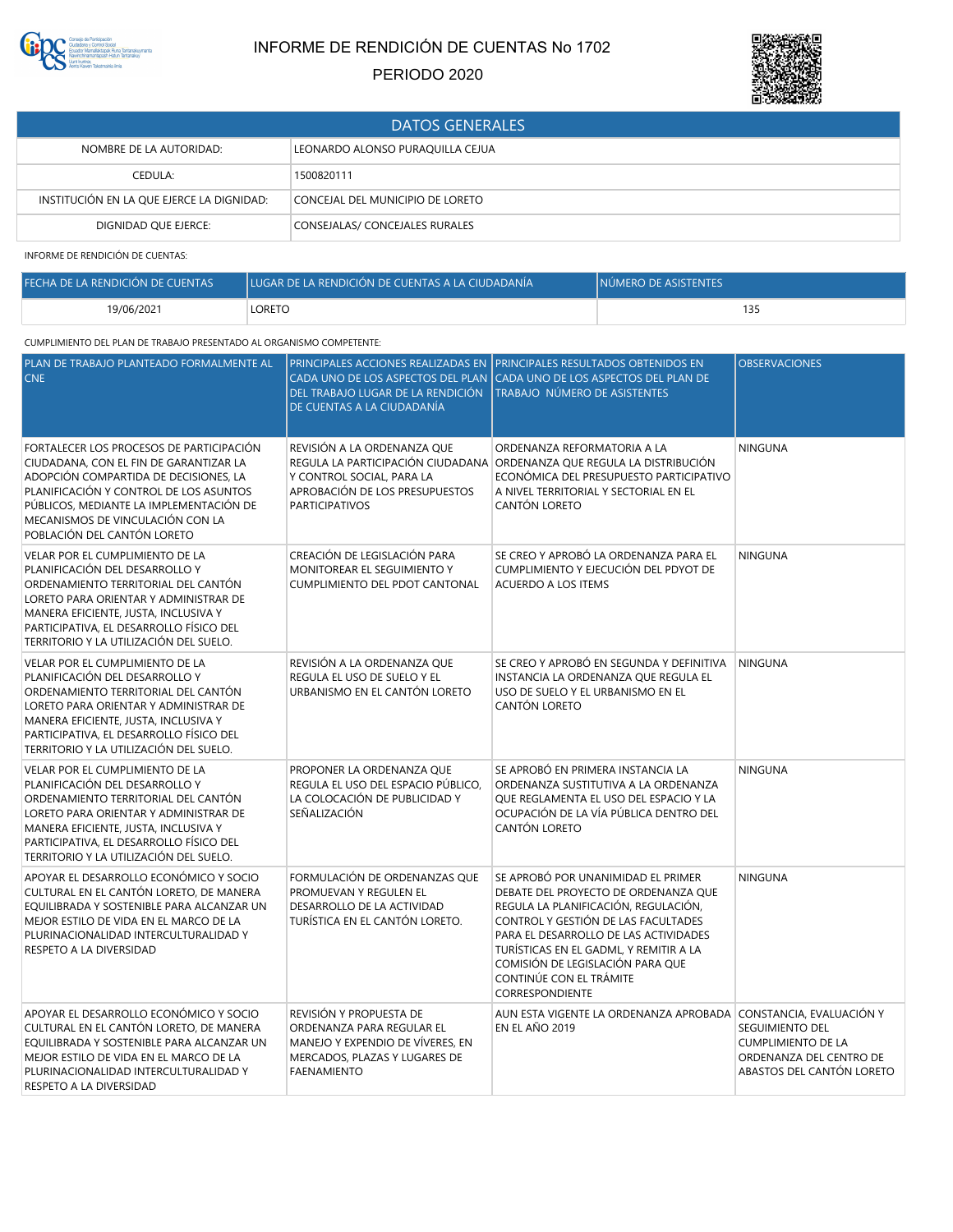| PROMOVER ACCIONES PARA MEJORAR Y AMPLIAR<br>LOS EQUIPAMIENTOS Y COBERTURA DE SERVICIOS<br>PÚBLICOS, PARA EL BENEFICIO DE LOS HABITANTES<br>DEL CANTÓN LORETO                                                               | ORDENANZA REFORMATORIA PARA<br>REGULAR EL MANEJO DE DESECHOS<br>SÓLIDOS Y CONTAMINACIÓN<br>AMBIENTAL                                                                         | SE APROBÓ EN PRIMER DEBATE EL PROYECTO<br>DE ORDENANZA PARA LA GESTIÓN DE LOS<br>RESIDUOS Y DESECHOS SANITARIOS<br><b>GENERADOS EN LOS ESTABLECIMIENTOS DE</b><br>SALUD PÚBLICA Y PRIVADOS DEL CANTÓN<br>LORETO. REMITIR A LA COMISIÓN LEGISLACIÓN<br>Y FISCALIZACIÓN DEL CONCEJO MUNICIPAL<br>PARA QUE REALICEN EL ANÁLISIS PERTINENTE Y<br>PRESENTEN EL INFORME PARA TRATAMIENTO<br>EN SEGUNDO Y DEFINITIVO DEBATE EN EL<br>PLENO LEGISLATIVO.                                                                                            | <b>NINGUNA</b>                                                            |
|----------------------------------------------------------------------------------------------------------------------------------------------------------------------------------------------------------------------------|------------------------------------------------------------------------------------------------------------------------------------------------------------------------------|---------------------------------------------------------------------------------------------------------------------------------------------------------------------------------------------------------------------------------------------------------------------------------------------------------------------------------------------------------------------------------------------------------------------------------------------------------------------------------------------------------------------------------------------|---------------------------------------------------------------------------|
| PROMOVER ACCIONES PARA MEJORAR Y AMPLIAR<br>LOS EQUIPAMIENTOS Y COBERTURA DE SERVICIOS<br>PÚBLICOS, PARA EL BENEFICIO DE LOS HABITANTES<br>DEL CANTÓN LORETO                                                               | FISCALIZACIÓN Y CONTROL DE LOS<br><b>CONTRATOS DE LAS OBRAS Y</b><br>PROYECTOS EJECUTADOS POR LA<br>ADMINISTRACIÓN MUNICIPAL.                                                | SE SOLICITÓ LA INFORMACIÓN COMPLETA<br>SOBRE EL PROCESO DE ADJUDICACIÓN DE LA<br>OBRA DE CONSTRUCCIÓN DEL CERRAMIENTO<br>DE LA ESCUELA RICARDO NARDI. - SOLICITE EL<br>CONTRATO DE LA OBRA DE CONSTRUCCIÓN DE<br>LA CANCHA CUBIERTA CON ESCENARIO Y<br>GRADERIO DE LA COMUNIDAD JUMANDY. -<br>SOLICITE QUE DISPONGA A LA PERSONA<br>RESPONSABLE DE PROYECTOS QUE REALICE UN<br>PROYECTO PARA UNA GARDA DE ACCESO A LA<br>SEGUNDA PLANTA Y UNA PUERTA ENROLLABLE<br>EN LA ZONA DE INGRESO DE CONFITERIA Y<br>ABARROTES DEL CENTRO DE ABASTOS | <b>NINGUNA</b>                                                            |
| GENERAR NORMATIVA MUNICIPAL PARA EL<br>MEJORAMIENTO DEL TRÁNSITO Y CONTROL DEL<br>TRANSPORTE TERRESTRE CON ENFOQUE<br>SOSTENIBLE Y SUSTENTABLE EN EL CANTÓN LORETO                                                         | ORDENANZA PARA APROBACIÓN DEL<br>PLAN DE ORDENAMIENTO Y<br>REGULARIZACIÓN DEL TRÁNSITO,<br>TRANSPORTE PÚBLICO Y SEGURIDAD<br>VÍAL EN EL TERRITORIO CANTONAL<br><b>LORETO</b> | SE CREÓ Y APROBÓ EN SEGUNDA Y DEFINITIVA<br>INSTANCIA LA CREACIÓN DE LA<br>MANCOMUNIDAD DE TRÁNSITO AGUARICO-<br>LORETO- PTO FRANCISCO DE ORELLANA                                                                                                                                                                                                                                                                                                                                                                                          | <b>NINGUNA</b>                                                            |
| FOMENTAR LA IDENTIDAD CULTURAL, LA<br>PLURINACIONALIDAD Y LA INTERCULTURALIDAD<br>PARA RESCATAR Y CONSOLIDAR EL PATRIMONIO<br>MATERIAL E INMATERIAL DEL CANTÓN LORETO                                                      | PROPUESTA DE ORDENANZA PARA<br>APOYO AL ARTE Y A LA CULTURA DEL<br>CANTÓN LORETO                                                                                             | APROBACIÓN DE LA PROPUESTA AL CONVENIO<br>DE PATRIMONIO CULTURAL MEDIANTE<br>CONSULTORÍA BDE-GADML                                                                                                                                                                                                                                                                                                                                                                                                                                          | SE REALIZÓ LA ETAPA<br>PRECONTRACTUAL DE LA<br>CONSULTORÍA EN EL AÑO 2020 |
| FORTALECER LA CAPACIDAD INSTITUCIONAL DEL<br><b>GADML MEDIANTE PRINCIPIOS DE TRANSPARENCIA.</b><br>EFICIENCIA, EFICACIA Y USO DE TECNOLOGÍA, PARA<br>MEJORAR LA CALIDAD DE LOS SERVICIOS QUE SE<br>OFRECEN A LA CIUDADANÍA | ORDENANZA PARA LA GESTIÓN Y<br>COORDINACIÓN INSTITUCIONAL                                                                                                                    | REFORMA AL ORGÁNICO FUNCIONAL INTERNO<br>DE LA INSTITUCIÓN MUNICIPAL                                                                                                                                                                                                                                                                                                                                                                                                                                                                        | <b>NINGUNA</b>                                                            |

CUMPLIMIENTO DE FUNCIONES, ATRIBUCIONES O COMPETENCIAS DE LA AUTORIDAD:

| FUNCIONES ATRIBUÍDAS POR LA CONSTITUCIÓN<br>Y LA LEY                                                                                                  | PARA CUMPLIR CON LAS FUNCIONES<br><b>A SU CARGO</b>                                                                                                                                                     | PRINCIPALES ACCIONES REALIZADAS PRINCIPALES RESULTADOS ALCANZADOS EN OBSERVACIONES<br><b>EL CUMPLIMIENTO DE SUS FUNCIONES</b>                                                                  |                |
|-------------------------------------------------------------------------------------------------------------------------------------------------------|---------------------------------------------------------------------------------------------------------------------------------------------------------------------------------------------------------|------------------------------------------------------------------------------------------------------------------------------------------------------------------------------------------------|----------------|
| INTERVENIR CON VOZ Y VOTO EN LAS SESIONES Y<br>DELIBERACIONES DEL CONCEJO MUNICIPAL                                                                   | 30 SESIONES ORDINARIAS, 16<br>EXTRAORDINARIAS Y 46 ACTAS<br><b>APROBADAS</b>                                                                                                                            | <b>165 RESOLUCIONES</b>                                                                                                                                                                        | <b>NINGUNA</b> |
| PRESENTAR PROYECTOS DE ORDENANZAS<br>CANTONALES, EN EL ÁMBITO DE COMPETENCIA DEL<br>GOBIERNO AUTÓNOMO DESCENTRALIZADO<br><b>MUNICIPAL</b>             | ORDENANZAS APROBADAS                                                                                                                                                                                    | MEJORAMIENTO DE LA ORGANIZACIÓN Y<br>CALIDAD DE VIDA DE LA POBLACIÓN DEL<br>CANTÓN LORETO, AYUDANDO A APREVENIR EL<br>CONTAGIO POR EL COVID-19, Y MEJORAR LA<br>SITUACIÓN ECONÓMICA DEL CANTÓN | <b>NINGUNA</b> |
| INTERVENIR EN EL CONSEJO CANTONAL DE<br>PLANIFICACIÓN Y EN LAS COMISIONES,<br>DELEGACIONES Y REPRESENTACIONES QUE DESIGNE<br>EL CONCEJO MUNICIPAL; Y, | PRESIDENTE DE LA COMISIÓN DE<br>LEGISLACIÓN Y FISCALIZACIÓN.<br>PRESIDENTE DE LA COMISIÓN DE<br>URBANISMO, OBRAS Y SERVICIOS<br>PÚBLICOS. PRESIDENTE DE LA<br>COMISIÓN DE SERVICIOS PÚBLICOS            | SE CUMPLIÓ LA PLANIFICACIÓN DE LAS<br>COMISIONES A FAVOR DE LA CIUDADANÍA A<br>PESAR DE LA SITUACIÓN CRÍTICA QUE VIVIÓ EL<br>PAÍS ENTERO Y NUESTRO CANTÓN TAMBIÉN                              | <b>NINGUNA</b> |
| <b>FISCALIZAR LAS ACCIONES DEL EJECUTIVO</b><br>CANTONAL DE ACUERDO CON EL COOTAD Y LA LEY                                                            | SE HA EMITIDO VARIAS<br>RECOMENDACIONES AL CUMPLIMIENTO<br>DE OBRAS CONTRATADAS POR LA<br>INSTITUCIÓN, SOLICITUD DE<br>INFORMACIÓN, EXHORTO AL<br>CUMPLIMIENTO DE LAS COMPETENCIAS<br><b>EXCLUSIVAS</b> | MEJORAMIENTO EN UN 60% EN LA PARTE<br>ADMINISTRATIVA EN LAS ACCIONES DEL SR.<br><b>ALCALDE</b>                                                                                                 | <b>NINGUNA</b> |

## CUMPLIMIENTO DE OBLIGACIONES TRIBUTARIAS:

| CUMPLIMIENTO DE OBLIGACIONES | <b>IPONGA SI O NO</b> | <b>IMEDIOS DE VERIFICACIÓN</b>                                          |
|------------------------------|-----------------------|-------------------------------------------------------------------------|
| <b>TRIBUTARIAS</b>           |                       | http://www.loreto.gob.ec/loreto/index.php/rendicion-de-<br>cuentas/2020 |

PROPUESTAS DE ACCIONES DE LEGISLACIÓN, FISCALIZACIÓN, POLÍTICA PÚBLICA: